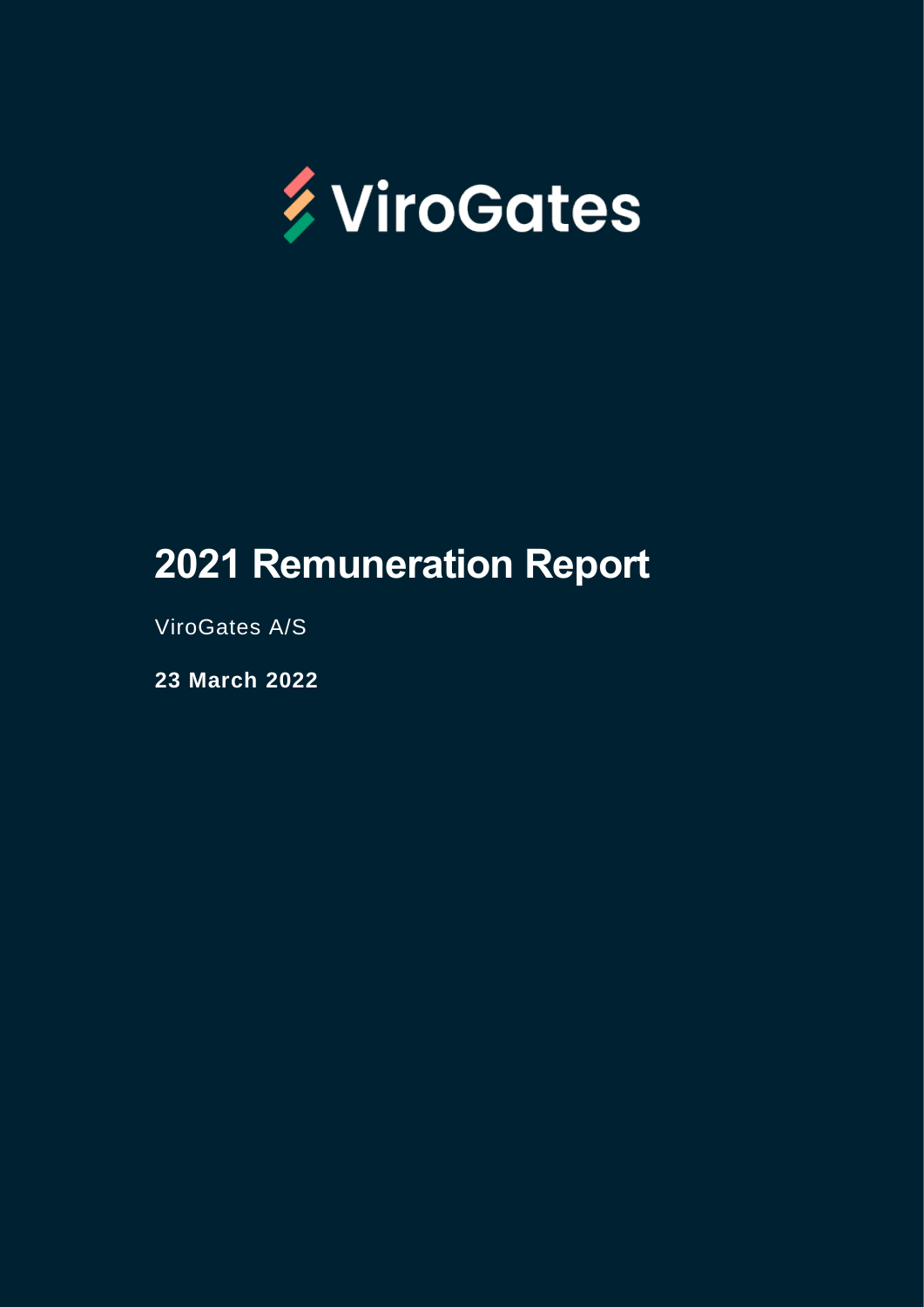

## **Table of contents**

| $\mathbf 1$    |  |
|----------------|--|
| 2 <sup>1</sup> |  |
| 3 <sup>1</sup> |  |
| 3.1            |  |
|                |  |
| 4.1            |  |
| 4.2            |  |
| 4.3            |  |
| 4.4            |  |
|                |  |
| 4.6            |  |
| 4.7            |  |
| 5              |  |
| 6              |  |
| 7 <sup>1</sup> |  |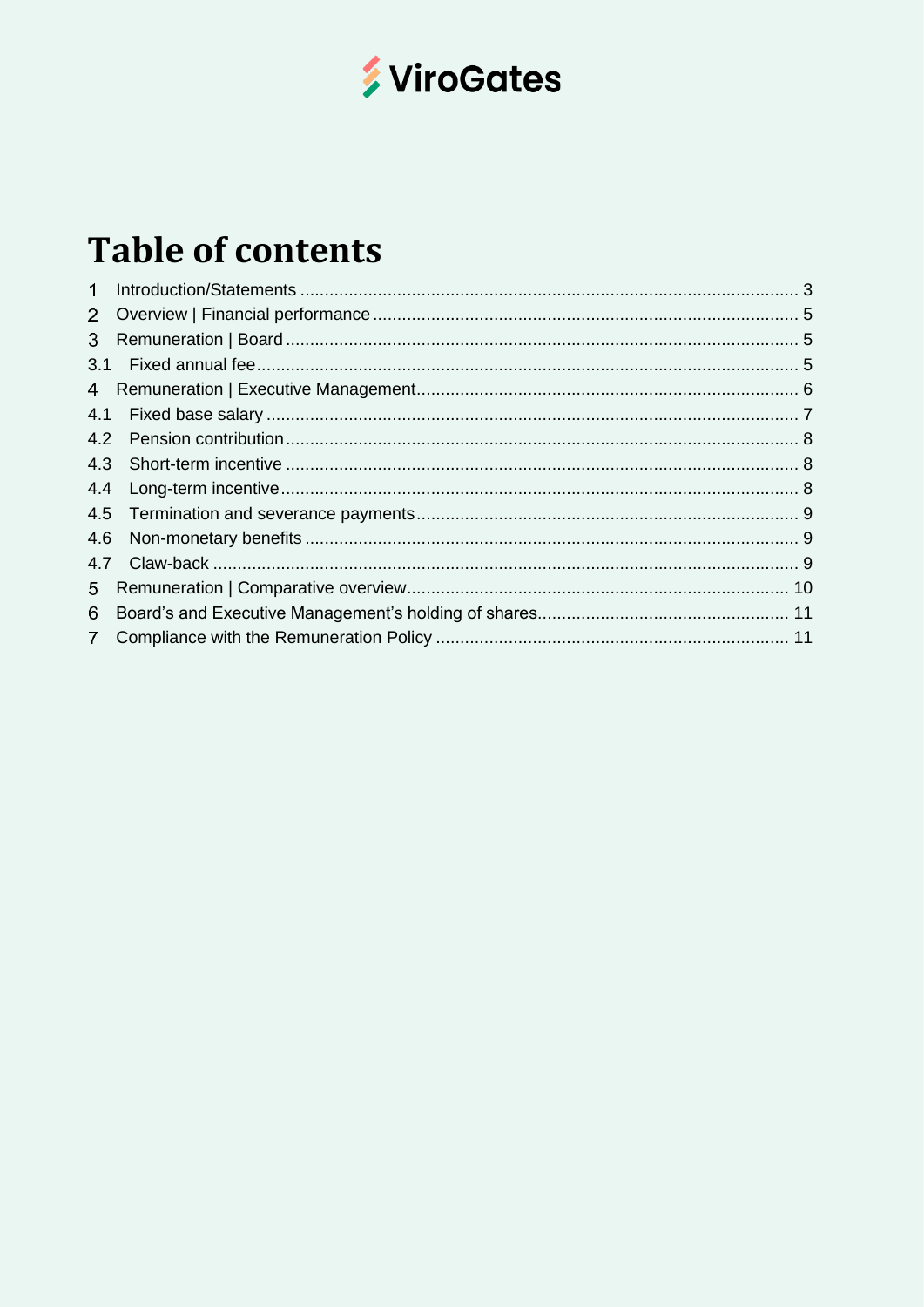

#### **Introduction/Statements**

ViroGates A/S, Remuneration Report for the financial year 2021.

This remuneration report (the "Report") provides an overview of the total remuneration received by each member of the board of directors ("Board") and of the executive management ("Executive Management") of ViroGates A/S, CVR no. 25734033, (the "Company") for the financial year 2021 with comparative figures for the past five financial years. The Executive Management includes the members of the executive management of the Company registered as such with the Danish Business Authority.

The remuneration of the Board and Executive Management during the past financial year has been provided in accordance with the remuneration policy of the Company approved by the annual general meeting on 25 August 2020, which is available on the Company's website, www.virogates.com, (the "Remuneration Policy"). The overall objective of the remuneration is to attract, motivate and retain qualified members of the Board and the Executive Management and to align the interests of the Board and the Executive Management with the interests of the Company and its shareholders. In this context, remuneration should contribute towards promoting the strategy, long-term sustainability and creation of value in the Company by supporting the Company's long-term and short-term objectives.

The information included in the Report has been derived from the audited annual reports of the Company for the financial years 2017-2021 available on the Company's website, www.virogates.com. All amounts are included in DKK, gross.

The Report has been submitted to the auditor with a view to ensure that information pursuant to section 139 b (3) of the Danish Companies Act appears in the Company's Report for the financial year 2021.

The Company's auditor has not found any deficiencies in the information provided in the Report for the financial year 2021.

#### **Statement by the board**

The Board has today approved the Company's Annual Report and Remuneration Report for the financial year 2021.

The Report has been prepared in accordance with section 139 b of the Danish Companies Act and section 4.2.3 in Recommendations on Corporate Governance ("Recommendations") issued by the Danish Corporate Governance Committee.

In our opinion, the Report provides an overall overview of the remuneration that the individual management members were awarded during or for the benefit of the financial year 2021, and the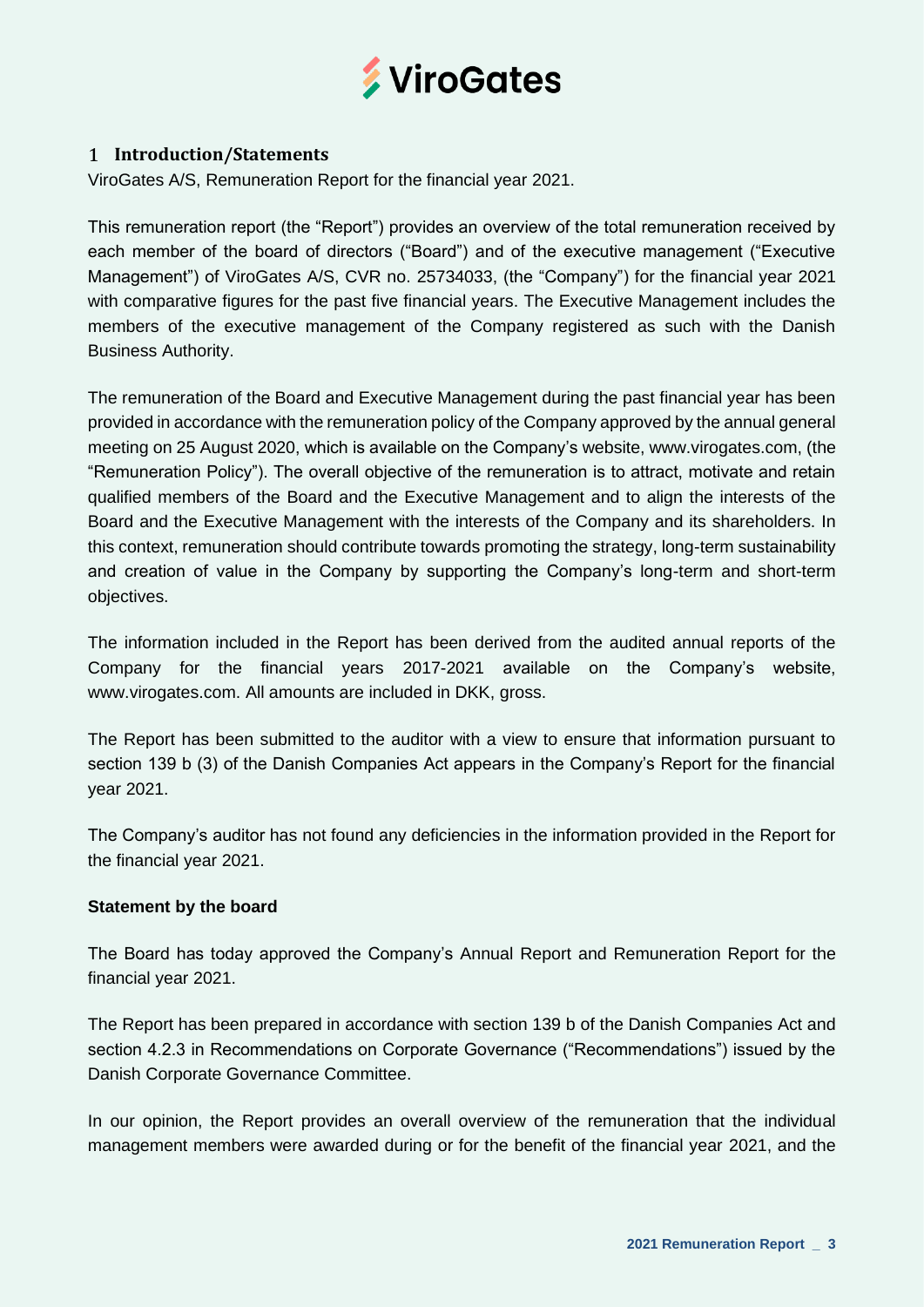

Report provides a comprehensive overview of the remuneration that the individual management members received during or for the benefit of the financial year 2021, and the Report explains how the overall remuneration is in accordance with the agreed Remuneration Policy, including how the remuneration contributes towards promoting the business strategy, long-term interests, sustainability and creation of value in the Company by supporting the Company's long-term and short-term objectives.

The Report has been submitted to the auditor with a view to ensure that information pursuant to section 139 b (3) of the Danish Companies Act appears in the Company's Report for the financial year 2021.

The Company's auditor has not found any deficiencies in the information provided in the Report for the financial year 2021.

The Report is submitted for an advisory vote at the annual general meeting to be held on 28 April 2022.

Birkerød, 23 March 2022

The Board

Las kongeleak

Lars Kongsbak Lars Krogsgaard Chairman of the Board **Board Chairman of the Board member** 

Jørgen Thorball Henrik Stender Board member Board member

Stad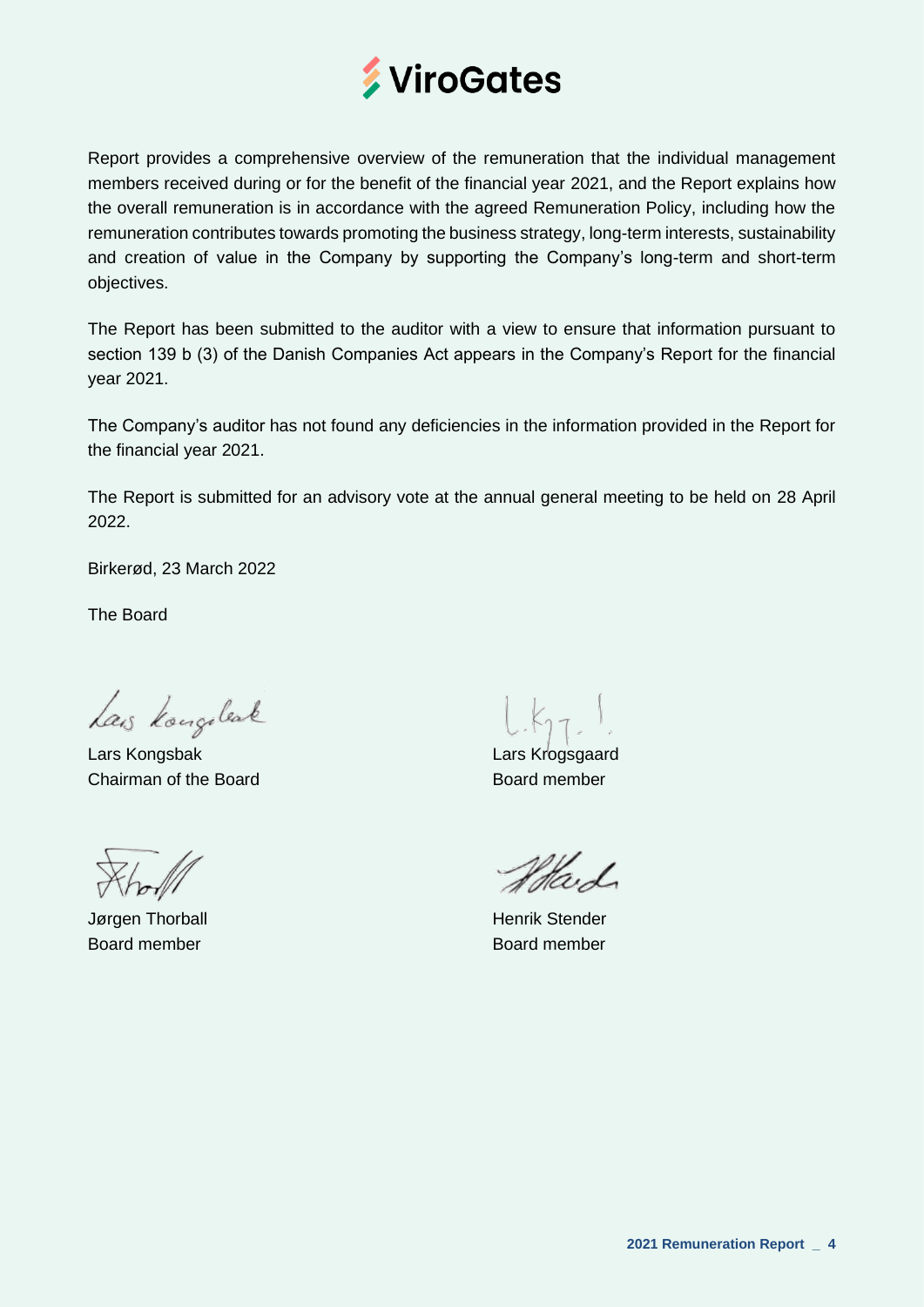

#### **Overview | Financial performance**

The financial results of 2021 are:

- Revenue grew by 43% to TDKK 7,656 (TDKK 5,353 in 2020)
- Net operating expenses of TDKK -24,577 (TDKK -23,898 in 2020)
- Net result of TDKK -17,663 (TDKK -18,736 in 2020)
- Cash and cash equivalents amounted to TDKK 14,859 at year-end (TDKK 33,526 in 2020)

The Executive Management will receive partial short-term incentive remuneration for the year 2021 since the EBITDA target was met, but the revenue target was not met.

Lars Kongsbak, Lars Krogsgaard, Jørgen Thorball, and Henrik Stender were re-elected as board members.

#### **Remuneration | Board**

#### **3.1 Fixed annual fee**

Members of the Board receive a fixed annual base fee approved by the annual general meeting. This annual base fee shall be in line with market practice of comparable listed companies taking into account the required competencies, effort and scope of work of the members of the Board. The Chairman receives a multiplier of the annual base fee of 2 for the extended duties.

The following fees for the financial year 2021 were approved at the annual general meeting on 27 April 2021:

|          | Board                     |
|----------|---------------------------|
| Chairman | 150,000 DKK (2x base fee) |
| Member   | 75,000 DKK (base fee)     |

Members of the Board may be entitled to additional fees as set out in the Remuneration Policy, including for undertaking specific ad hoc tasks outside the scope of the ordinary tasks of the Board, travel allowance and participation in relevant training.

| Table 1   Remuneration of Board for the financial year 2021 (DKK)                                        |         |                |          |        |         |  |  |  |  |
|----------------------------------------------------------------------------------------------------------|---------|----------------|----------|--------|---------|--|--|--|--|
| Total<br><b>Benefits</b><br>Ad hoc tasks<br>Annual fee<br>Allowance<br>Name and position<br>remuneration |         |                |          |        |         |  |  |  |  |
| Lars Kongsbak, Chairman                                                                                  | 150.000 | $\mathbf{0}$   | $\Omega$ | 0      | 150,000 |  |  |  |  |
| Lars Krogsgaard, Board member                                                                            | 75.000  | $\overline{0}$ |          | 0      | 75,000  |  |  |  |  |
| Jørgen Thorball, Board member                                                                            | 75.000  | 31,410         | $\Omega$ | 31,038 | 137,448 |  |  |  |  |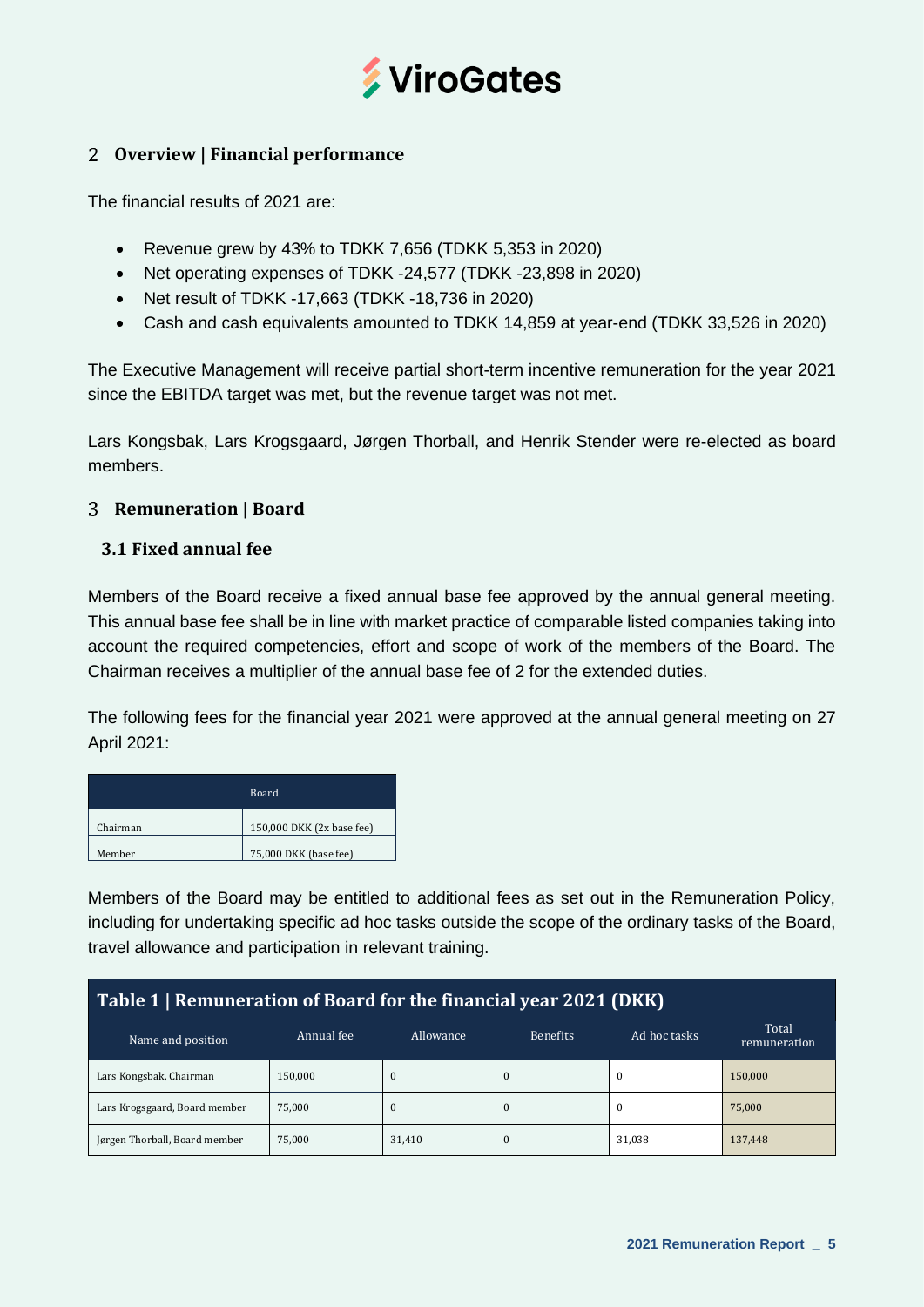

| Table 1   Remuneration of Board for the financial year 2021 (DKK) |            |           |                 |              |                       |  |  |  |  |
|-------------------------------------------------------------------|------------|-----------|-----------------|--------------|-----------------------|--|--|--|--|
| Name and position                                                 | Annual fee | Allowance | <b>Benefits</b> | Ad hoc tasks | Total<br>remuneration |  |  |  |  |
| Henrik Stender, Board member                                      | 75,000     | $\theta$  | $\mathbf{0}$    | 1,600        | 76,600                |  |  |  |  |
| Total<br>2021                                                     | 375,000    | 31,410    | $\mathbf{0}$    | 32,638       | 439,048               |  |  |  |  |
| 2020                                                              | 383,131    | 58,047    | $\mathbf{0}$    | 72,947       | 514,125               |  |  |  |  |

Henrik Stender received compensation for ad hoc tasks related to regulatory work to comply with the new upcoming European directives. Jørgen Thorball received 1,000 EUR per physical meeting in addition to expenses for traveling to the board meetings.

#### **Remuneration | Executive Management**

The Board sets and approves the Executive Management's base salary that is based on market practice, the scope and nature of the work, the qualifications required and the performance of each individual executive. In addition, the Company's interest in attracting, motivating and maintaining qualified members of the Executive Management must in general be taken into account.

Members of the Executive Management may also be granted certain non-monetary benefits such as company car as well as other customary non-monetary employee benefits such as insurance, newspaper, telephone and internet access as approved by the Board.

The Board determines the terms governing pension and resignation. The ordinary notice period on the part of the Company cannot exceed 12 months. An executive may terminate his/her employment subject to at least an ordinary notice period of 3 months. The total value of remuneration relating to the notice period, including any severance pay, cannot exceed two years of remuneration, including all remuneration components, of the relevant member of the Executive Management.

The remuneration of the members of the Executive Management is assessed on an annual basis. The remuneration and the remuneration components are set and approved by the Board.

Members of the Executive Management are entitled to an annual remuneration in accordance with the Remuneration Policy, which may consist of the following fixed and variable remuneration components:

- a) fixed base salary,
- b) pension contribution,
- c) short-term incentive remuneration consisting of an annual cash bonus,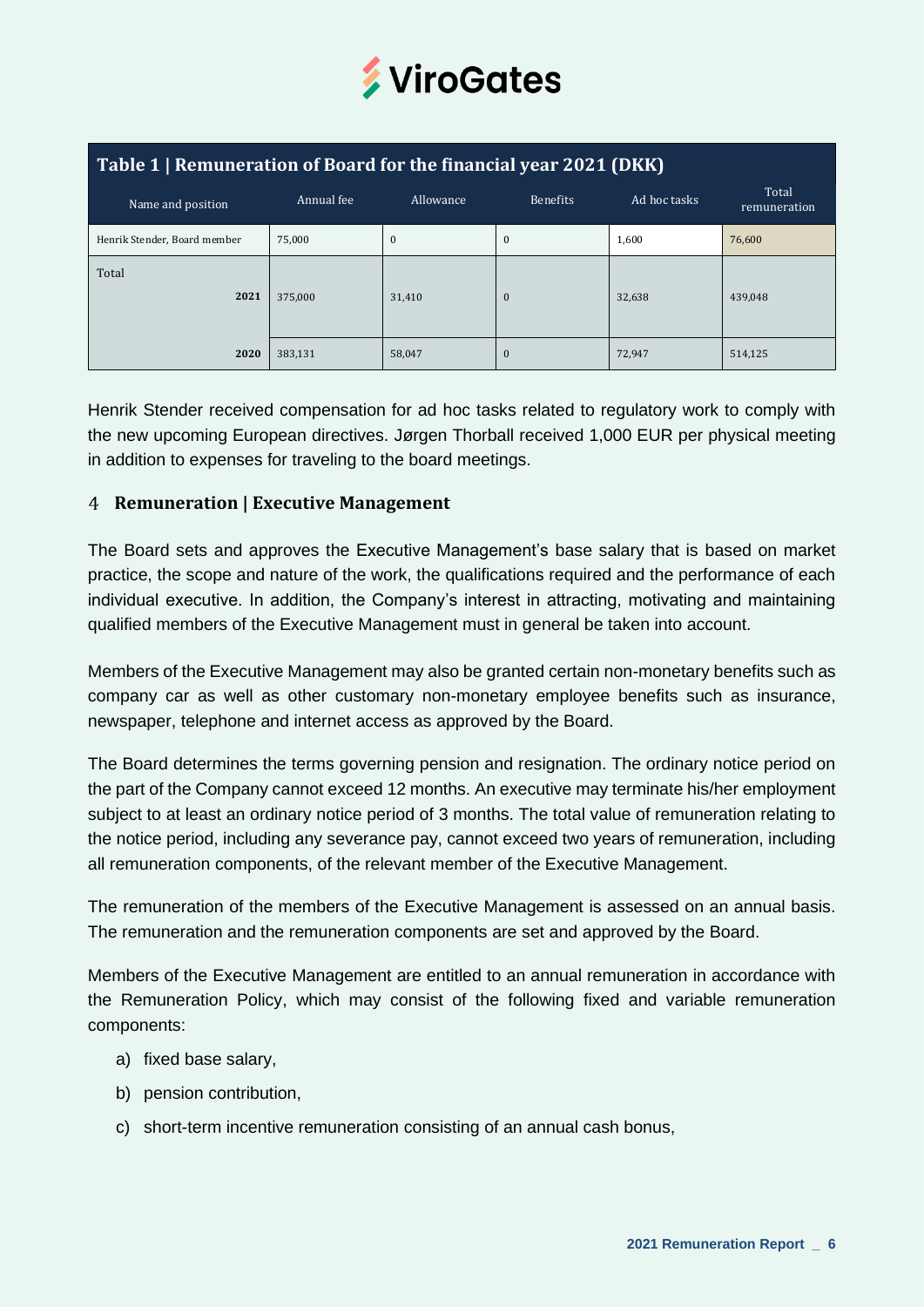

- d) long-term incentive remuneration consisting of participation in share option/warrant programs,
- e) termination and severance payments, and
- f) non-monetary employee benefits.

The choice of these components create a well-balanced remuneration package reflecting (i) individual performance and responsibility of the members of the Executive Management in relation to established goals and targets, both in the short and the longer term, and (ii) the Company's overall performance.

The Executive Management's short and long-term incentive schemes are linked directly to the financial targets supporting the Company's strategy. The composition of the remuneration of each individual executive is determined with a view to contribute to the Company's ability to attract and retain competent key employees while, at the same time, ensuring that the Executive Management has an incentive to create added value for the benefit of the Company's shareholders through variable remuneration.

The terms of employment and remuneration for each member of Executive Management are agreed between the individual executive and the Board.

| Table 2   Remuneration of Executive Management for the financial year 2021 (DKK) |                    |               |                 |                            |                           |                   |                   |                  |                                    |  |
|----------------------------------------------------------------------------------|--------------------|---------------|-----------------|----------------------------|---------------------------|-------------------|-------------------|------------------|------------------------------------|--|
| Name and                                                                         | Fixed remuneration |               |                 | Variable<br>remuneration   |                           | Extra-            | Pension           | Total<br>remune- | Proportion of<br>fixed and         |  |
| position                                                                         | Base<br>salary     | Other<br>fees | <b>Benefits</b> | Cash<br>bonus <sup>1</sup> | Matching<br><b>Shares</b> | ordinary<br>items | contri-<br>bution | ration<br>(2021) | variable<br>remuneration<br>(2021) |  |
| Jakob Knudsen,<br><b>CEO</b>                                                     | 1.379.400          | $\mathbf{0}$  | $\Omega$        | 137.940                    | $\Omega$                  | $\mathbf{0}$      | 139.171           | 1,656,511        | 83% / 17%                          |  |
| <b>Total 2021</b>                                                                | 1.379.400          | $\mathbf{0}$  | $\mathbf{0}$    | 137,940                    | $\mathbf{0}$              | $\mathbf{0}$      | 139,171           | 1,656,511        | 83% /17%                           |  |
| <b>Total 2020</b>                                                                | 1,254,000          | $\mathbf{0}$  | $\mathbf{0}$    | $\mathbf{0}$               | $\mathbf{0}$              | $\mathbf{0}$      | 126,458           | 1,380,458        | 91%/9%                             |  |

#### **4.1 Fixed base salary**

The annual fixed base salary is intended to attract and retain competent key employees with a view to contribute to the Company's ability to obtain its short- and long-term targets.

<sup>1</sup> The reported cash bonus payment is based on the 2021 performance to be paid during 2022 as opposed to the previous year's Remuneration Report where bonus was included in the year it was paid.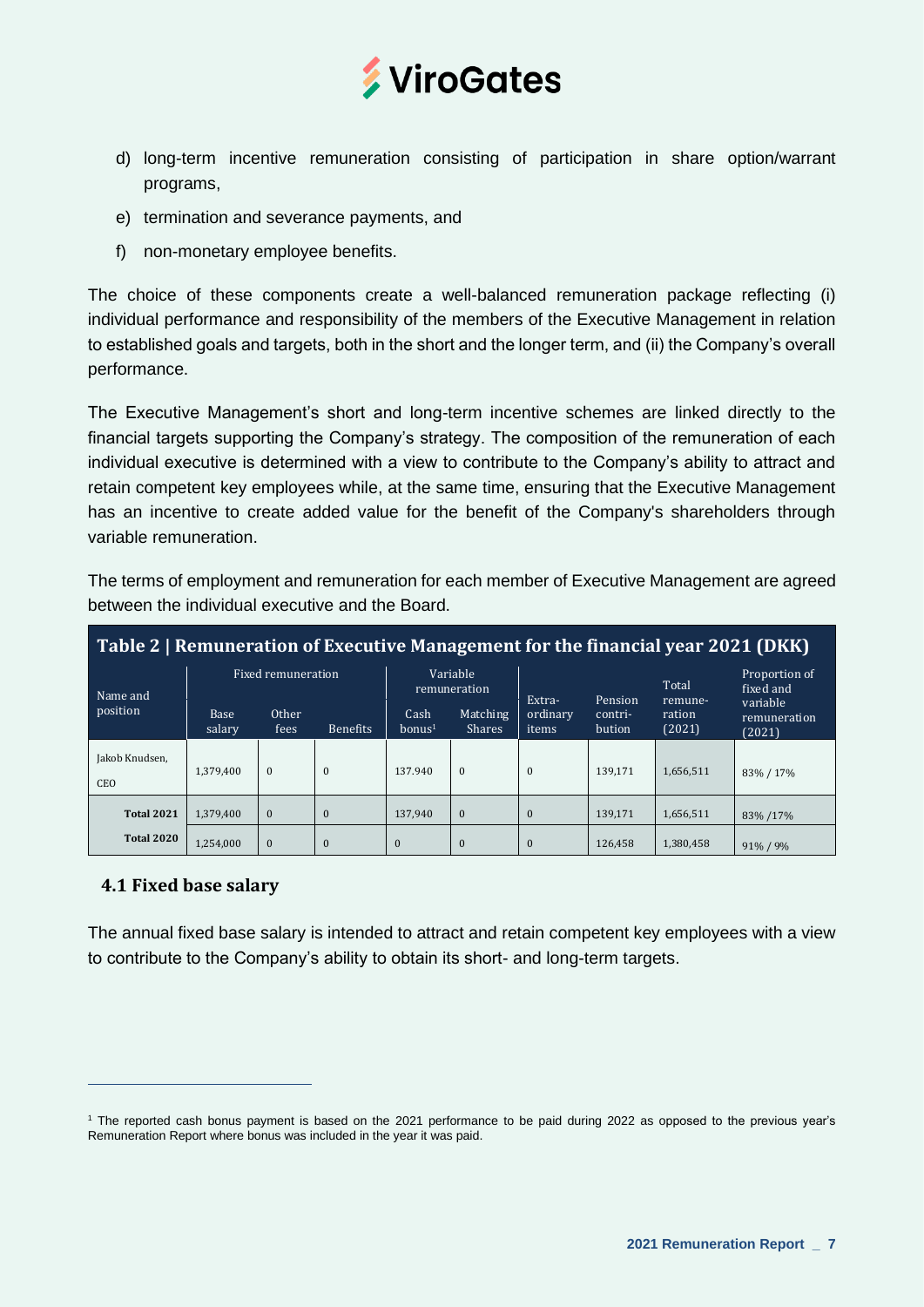

#### **4.2 Pension contribution**

Members of the Executive Management are entitled to receive a pension contribution of up to 15 % of the fixed base salary.

#### **4.3 Short-term incentive**

Members of the Executive Management may receive an annual cash bonus determined at the discretion of the Board. The annual cash bonus is intended to align the individual members' interests with the Company's short-term targets in the Company's strategy and reward satisfactory results in relation to these targets. Payment of the cash bonus thus depends on the achievement of objectives related to the achievement of the Company's budgeted results, financial ratios and other measurable personal results of a financial or non-financial nature all of which reflect and support the Company's short-term objectives.

The size of the bonus may not exceed 30 % of the fixed base salary of the relevant member of the Executive Management.

For the financial year 2021, a total cash bonus of 137,940 DKK will be paid to the Executive Management during 2022, corresponding to 33 % of the maximum pay-out.

| <b>Table 3   KPI for Cash Bonus to Executive Management 2021</b> |               |                               |                                  |                          |              |  |  |  |
|------------------------------------------------------------------|---------------|-------------------------------|----------------------------------|--------------------------|--------------|--|--|--|
| Name and<br>Description of KPI<br>position                       |               | Relative weighting<br>of KPIs | <b>Actual KPI</b><br>performance | Achievement of<br>target | Actual award |  |  |  |
| Jakob Knudsen,                                                   | Revenue       | 50%                           | 7.656 TDKK                       | Under target             | 0 DKK        |  |  |  |
| CEO                                                              | <b>EBITDA</b> | 50%                           | $-18.298$ TDKK                   | On target                | 137.940 DKK  |  |  |  |

#### **4.4 Long-term incentive**

Individual members of the Executive Management may at the discretion of the Board be offered to participate in share option/warrant programs.

Participation in the programs is offered to members of the Executive Management as an element of remuneration in order to ensure that the Executive Management stays focused on value creation and achievement of the Company's long-term objectives.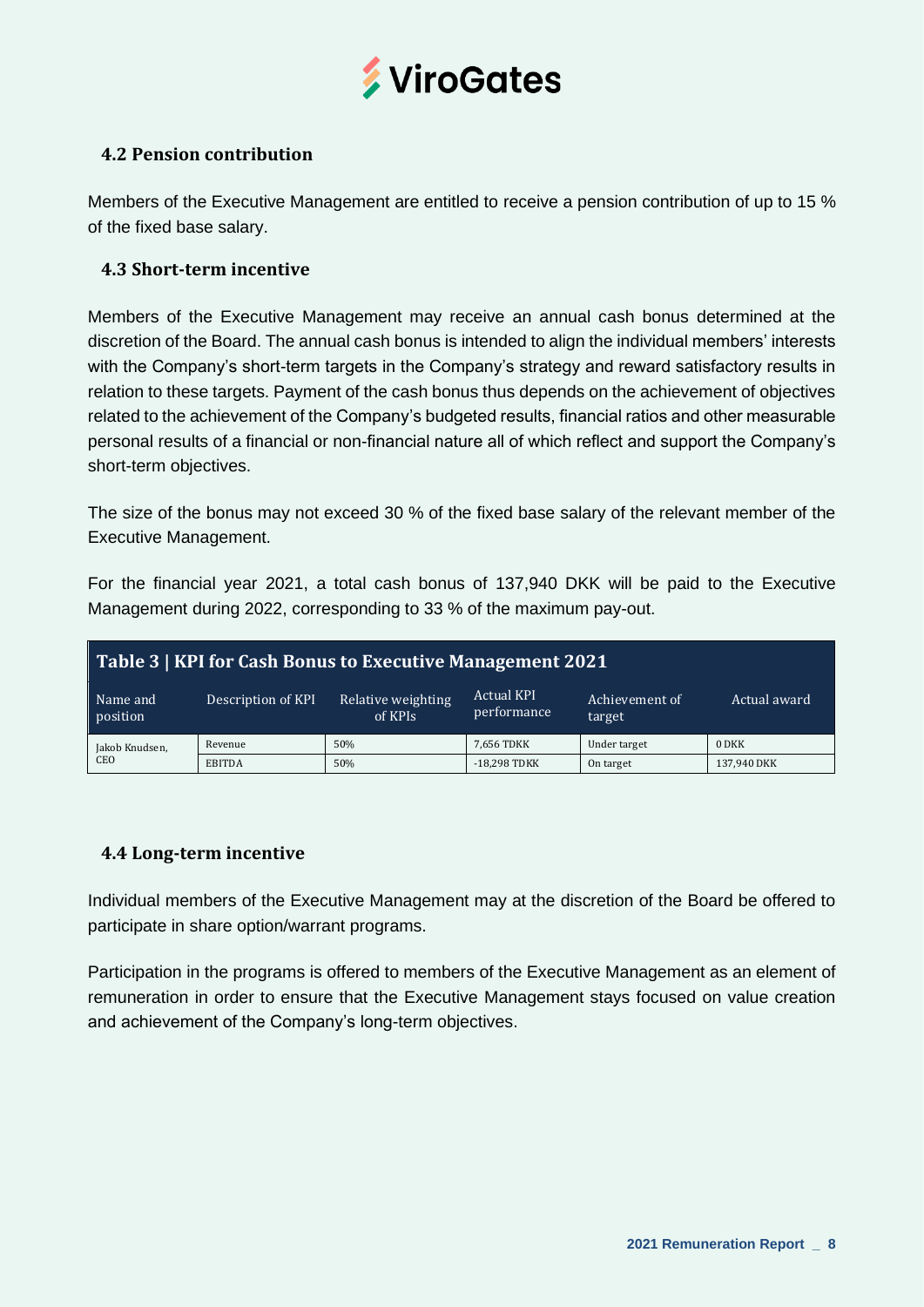

| <b>Table 4   Programs of Executive Management</b> |                 |                       |               |                                            |                                  |                                                  |                                                                                          |                                                                              |  |  |  |
|---------------------------------------------------|-----------------|-----------------------|---------------|--------------------------------------------|----------------------------------|--------------------------------------------------|------------------------------------------------------------------------------------------|------------------------------------------------------------------------------|--|--|--|
| Name and<br>position                              | Program         | Performance<br>period | Award<br>date | Last vesting<br>date (last<br>expiry date) | Maximum<br>number of<br>warrants | Market<br>value of<br>award at the<br>award date | Number of warrants<br>vested (exercised)<br>expired   outstanding]<br>(30 December 2021) | Market value of<br>outstanding<br>warrants vested<br>$(30$ December $2021$ ) |  |  |  |
| Jakob Knudsen,                                    | 2015<br>program | 2015-2018             | 12-08-2015    | 12-07-2018<br>$(21-08-2023)$               | 54,925                           | N/A                                              | 54,925<br>$(20,852 \mid 5,084 \mid 28,989)$                                              | 1,604,230 DKK                                                                |  |  |  |
| CEO                                               | 2019<br>program | 2019-2023             | 18-09-2019    | 18-09-2023<br>$(18-09-2028)$               | 56,439                           | 0 DKK                                            | 26,808<br>(2,822   0   23,986)                                                           | 2,567,069 DKK                                                                |  |  |  |
| <b>Total</b>                                      |                 |                       |               |                                            | 111,364                          | 0 DKK                                            | 81,733                                                                                   | 4,171,299 DKK                                                                |  |  |  |

For the financial year 2021, no warrants were allocated to Executive Management. Jacob Knudsen vested 12,699 already allocated warrants during 2021.

#### **4.5 Termination and severance payments**

Employment agreements with members of the Executive Management may be ongoing (i.e. without a fixed term) and are subject to a maximum notice of termination of 12 months. The total value of remuneration relating to the notice period, including any severance pay, cannot exceed two years of remuneration, including all remuneration components, of the relevant member of the Executive Management.

#### **4.6 Non-monetary benefits**

Members of the Executive Management may be offered non-monetary benefits such as company car as well as other customary non-monetary employee benefits such as insurance, newspaper, telephony and internet access as approved by the Board.

#### **4.7 Claw-back**

The Company may decide to reduce or reclaim incentive remuneration in full or in part in cases where a cash bonus or other incentive remuneration is payable or has already been provided to a member of the Executive Management if the basis of data or accounts for such cash bonus or incentive remuneration subsequently prove to have been misstated or if the member of the Executive Management is deemed to have caused a material loss to the Company due to willfull misconduct or gross negligence. In the financial year 2021, no incentive remuneration was reclaimed.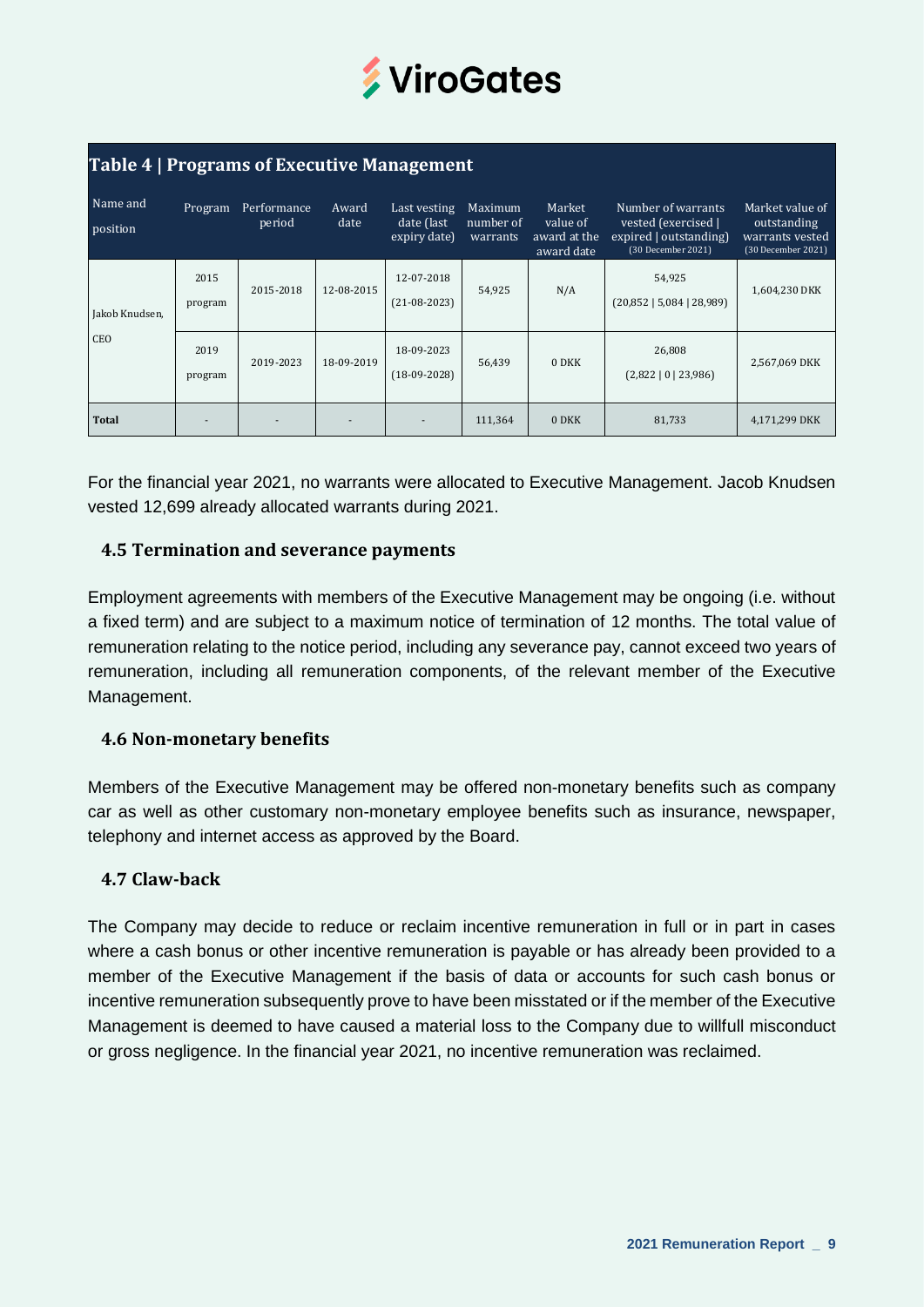

#### **Remuneration | Comparative overview**

The development in the remuneration of the Board and Executive Management over the past five financial years is summarized in the table below.

**Table 5 | Comparison of remuneration and Company performance over the past five financial years (DKK (%))**

|                                                         | 2021                   | 2021 vs.<br>2020        | 2020 vs.<br>2019        | 2019 vs.<br>2018         | 2018 vs.<br>2017        | 2017 vs.<br>2016        |
|---------------------------------------------------------|------------------------|-------------------------|-------------------------|--------------------------|-------------------------|-------------------------|
| <b>Financial Performance</b>                            |                        |                         |                         |                          |                         |                         |
| Net result before taxes for the Company                 | $-18,964,536$          | 1,017,474<br>$(-5%)$    | 27,120<br>$(0\%)$       | $-1,092,665$<br>(6%)     | $-11,219,097$<br>(146%) | $-799,233$<br>(12%)     |
| Net result after taxes for the Company                  | $-17,662,617$          | 1,073,422<br>$(-6%)$    | 60,766<br>$(0\%)$       | $-1,810,589$<br>$(11\%)$ | $-10,999,054$<br>(184%) | $-584,263$<br>(11%)     |
| <b>Executive management</b>                             |                        |                         |                         |                          |                         |                         |
| Jakob Knudsen, CEO                                      | 1.656.511 <sup>2</sup> | 276,053<br>(20%)        | $-151,036$<br>$(-10\%)$ | $-139,525$<br>$(-8%)$    | $-85,680$<br>$(-5%)$    | 443.559<br>(34%)        |
| <b>Board</b>                                            |                        |                         |                         |                          |                         |                         |
| Lars Kongsbak, Chairman                                 | 150,000                | $\mathbf{0}$<br>$(0\%)$ | $\Omega$<br>$(0\%)$     | $\mathbf{0}$<br>$(0\%)$  | $\Omega$<br>$(0\%)$     | $\mathbf{0}$<br>$(0\%)$ |
| Lars Krogsgaard, Board member                           | 75,000                 | $\Omega$<br>$(0\%)$     | $\Omega$<br>$(0\%)$     | $-320,000$<br>$(-81%)$   | 320,000<br>(427%)       | $\Omega$<br>$(0\%)$     |
| Jørgen Thorball, Board member                           | 137,448                | $-26.070$<br>$(-16%)$   | 41,407<br>(34%)         | 27,588<br>(29%)          | n/a                     | n/a                     |
| Henrik Stender, Board member                            | 76,600                 | 700<br>(1%)             | 75,900<br>$(\cdot)$     | n/a                      | n/a                     | n/a                     |
| Average remuneration of company employees (DKK per FTE) |                        |                         |                         |                          |                         |                         |
| Company employees, incl. executive mgm.                 | 815,779                | $-9.002$<br>$(-1%)$     | $-3,524$<br>$(0\%)$     | $-49,437$<br>$(-6%)$     | 212,750<br>(32%)        | n/a                     |
| Company employees, excl. executive mgm.                 | 761.718                | $-4,216$<br>$(-1%)$     | 22,997<br>(3%)          | 63,979<br>(9%)           | 175,993<br>(35%)        | n/a                     |

<sup>&</sup>lt;sup>2</sup> The reported cash bonus payment is based on the 2021 performance to be paid during 2022 as opposed to the previous year's Remuneration Report where bonus was included in the year it was paid.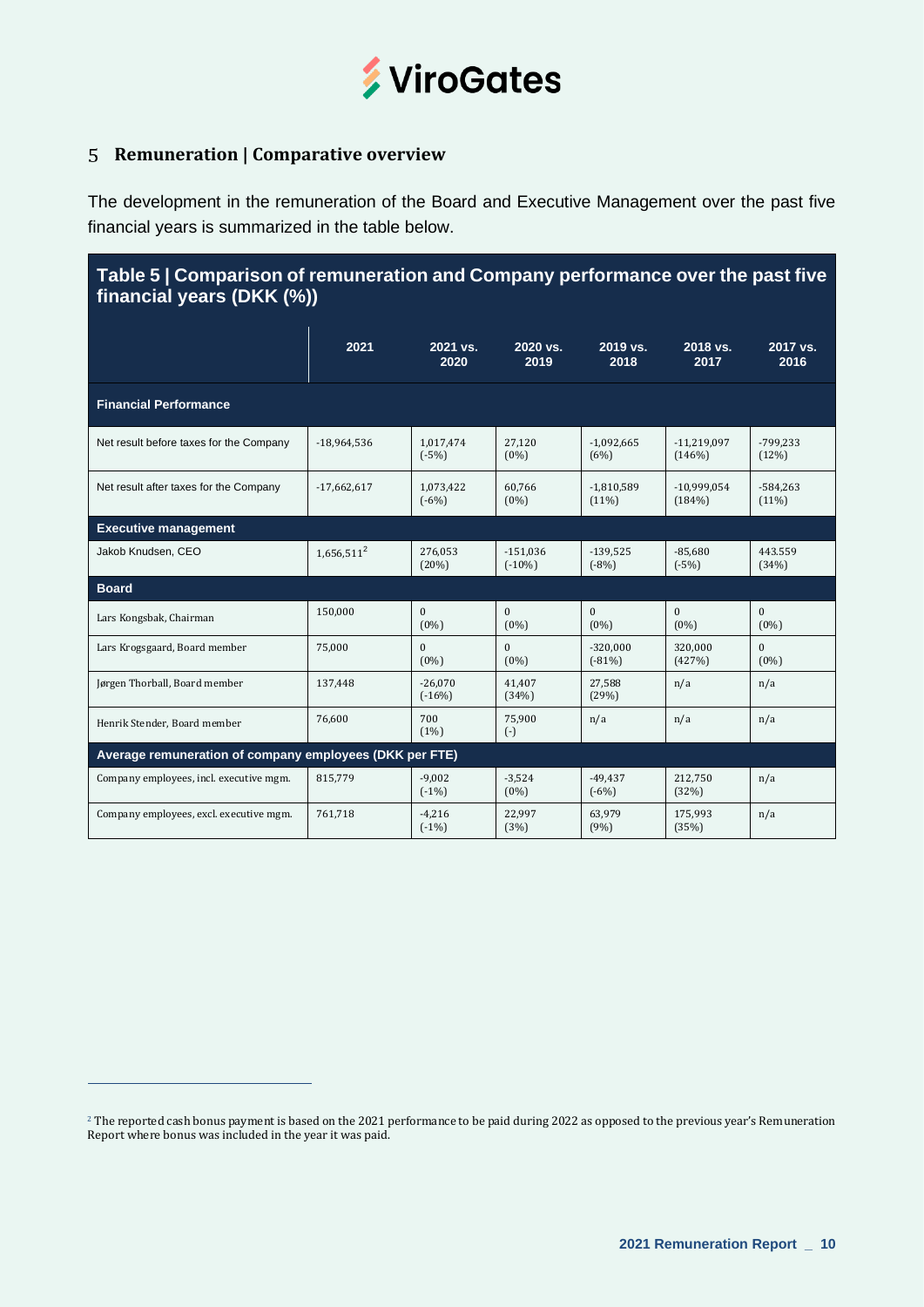

#### **Board's and Executive Management's holding of shares**

Amount of shares in the Company owned by members of the Board and Executive Management:

| Table 6   Holding of shares   |                   |                  |                  |                      |              |                     |                                 |  |  |
|-------------------------------|-------------------|------------------|------------------|----------------------|--------------|---------------------|---------------------------------|--|--|
| Name and position             | Holding           |                  | Changes          |                      |              |                     | Market value <sup>3</sup> (DKK) |  |  |
|                               | 1 January<br>2021 | Purchased        | Vested<br>shares | Exercised<br>options | Sold         | 30 December<br>2021 | End of year                     |  |  |
| <b>Executive Management</b>   |                   |                  |                  |                      |              |                     |                                 |  |  |
| Jakob Knudsen, CEO            | 9,775             | $\mathbf{0}$     | $\mathbf{0}$     | 21,131               | 27,505       | 27,505              | 3,960,720                       |  |  |
|                               |                   |                  |                  |                      |              |                     |                                 |  |  |
| <b>Board</b>                  |                   |                  |                  |                      |              |                     |                                 |  |  |
| Lars Kongsbak, Chairman       | 6,968             | $\boldsymbol{0}$ | $\mathbf{0}$     | $\overline{0}$       | $\mathbf{0}$ | 6,968               | 1,003,392                       |  |  |
| Lars Krogsgaard, Board member | 325,965           | $\mathbf{0}$     | $\mathbf{0}$     | $\Omega$             | $\Omega$     | 325,965             | 46,938,960                      |  |  |
| Jørgen Thorball, Board member | 10,204            | $\mathbf{0}$     | $\mathbf{0}$     | 5,286                | 10,204       | 5,286               | 761,184                         |  |  |
| Henrik Stender, Board member  | $\Omega$          | $\mathbf{0}$     | $\mathbf{0}$     | $\mathbf{0}$         | $\mathbf{0}$ | $\mathbf{0}$        | 0                               |  |  |

#### **Compliance with the Remuneration Policy**

The remuneration of the Board and Executive Management for the financial year 2021 is consistent with the framework provided by the Remuneration Policy. There has been no deviation or derogation from the framework provided by the Remuneration Policy.

<sup>3</sup> The market value at the end of the year is based on the official closing price of 144 DKK on 30 December 2021.